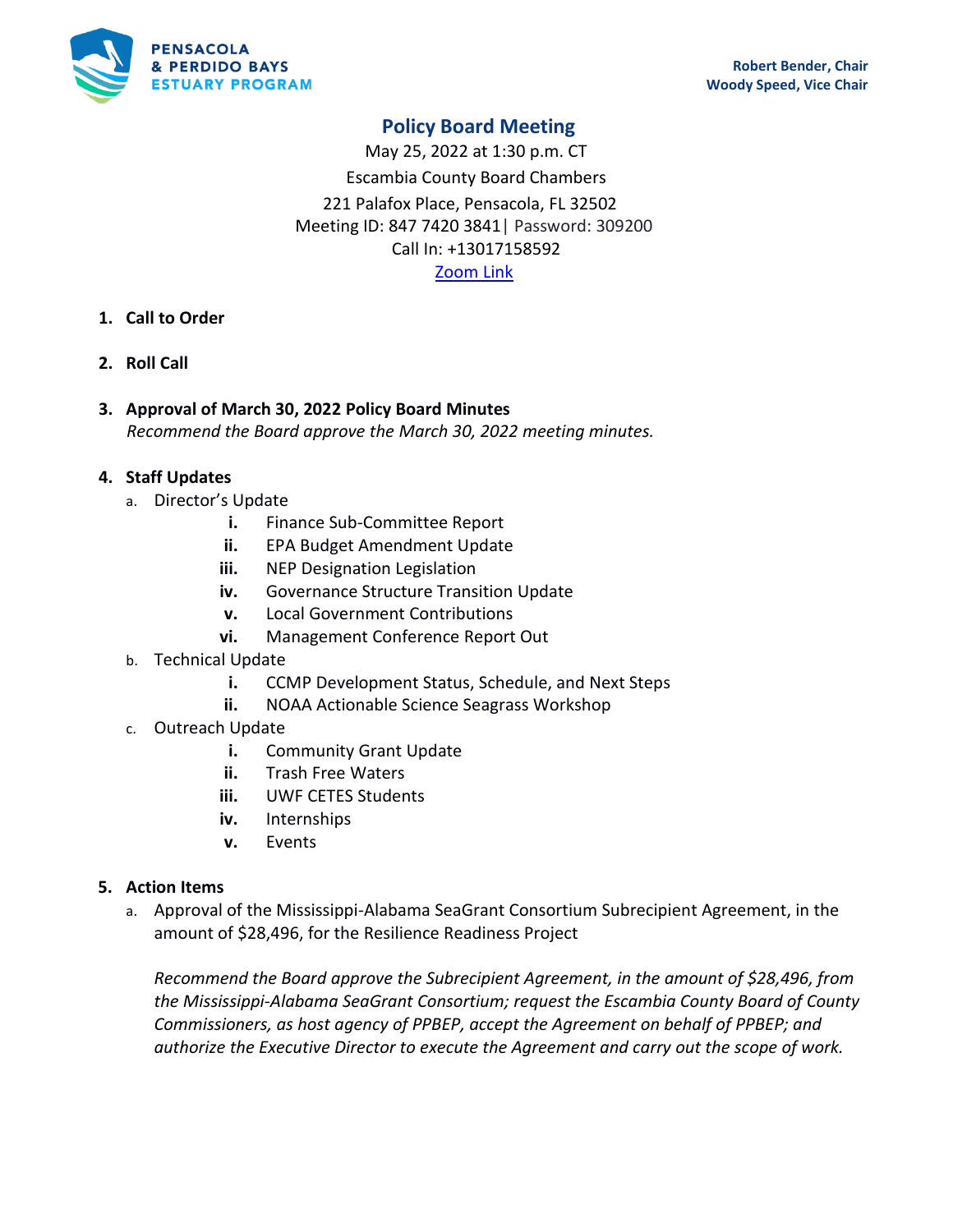

b. Approval of Florida Department of Environmental Protection Grant Agreement No. 22PLN35, in the amount of \$687,500, for the Compound Flood Modeling and Adaptation Planning Project

*Recommend the Board accept the award of \$687,500 from the Resilient Florida Grant Program; approve the draft scope of work (subject to minor modifications); request the Escambia County Board of County Commissioners, as host agency of PPBEP, accept the Agreement on behalf of PPBEP; and authorize the Executive Director to execute the Agreement and carry out the scope of work.*

c. Approval of a Letter of Support for PPBEP's Application to the Florida Department of Environmental Protection Regional Resilience Entity Grant Program

*Recommend the Board approve the Letter of Support for PPBEP's application to the Florida Department of Environmental Protection Regional Resilience Entity Grant Program; and authorize the Chairman to sign the letter.*

d. Approval of an Agreement with Impact Campaigns, in the amount of \$55,000, for PPBEP Marketing Services

*Recommend the Board approve the agreement with Impact Campaigns, in the amount of \$55,000, for PPBEP Marketing Services; and request the Escambia County Board of County Commissioners, as host agency of PPBEP, award the agreement.*

e. Approval of an Extension to the Lease Agreement with Empire Partners for PPBEP's Administrative Office Lease

*Recommend the Board extend the PPBEP Office Space Lease Agreement with Empire Partners from July 31, 2022 to December 31, 2022; and request the Escambia County Board of County Commissioners, as host agency of PPBEP, execute the lease agreement extension.*

f. Approval of FY22-23 Local Government Contributions Request Letter

*Recommend the Board authorize the Chairman and the Executive Director sign a letter to each governing body's jurisdiction requesting local government contributions for FY22-23.*

g. Approval of the Amended and Restated PPBEP Interlocal Agreement (tentative)

*Recommend the Board approve the Amended and Restated PPBEP Interlocal Agreement; request acceptance and approval from each governing body's jurisdiction; and authorize the Executive Director to obtain approval from each member's governing body.*

h. Approval of the Amended PPBEP Board Bylaws (tentative)